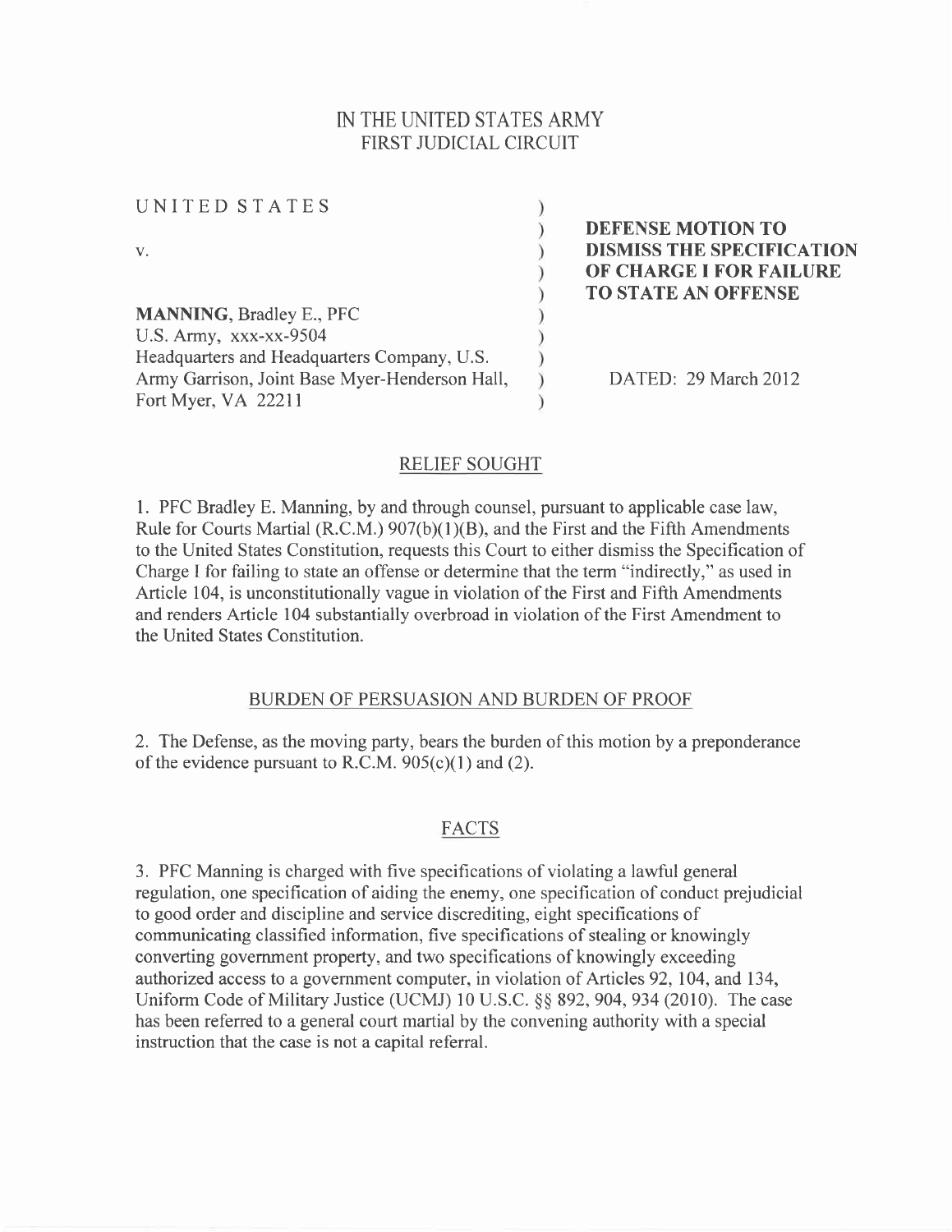4. In the Specification of Charge I, the Government pleads that PFC Manning "between on or about I November 2009 and on or about 27 May 2010, without proper authority knowingly gave intelligence to the enemy, through indirect means." On l4 February, 2012, the Defense pursuant to R.C.M. 906 moved this Court to direct the Government to respond to a bill of particulars in the subject case on the grounds that it was necessary for PFC Manning to understand the charges against him so that he could adequately prepare his defense and not be subject to unfair surprise at trial. The Defense asked in its particulars, "How did PFC Manning knowingly give intelligence to the enemy?" The Government's response was that PFC Manning knowingly gave intelligence to the enemy by "transmitting certain intelligence, specified in a separate classified document, to the enemy through the Wikileaks website." See Government Bill of Particulars. The Government's theory of how PFC Manning knowingly gave information to the enemy fails to allege the requisite intent within the meaning of Article 104 and, as such, the Specification and Charge should be dismissed for failure to state an offense. In the alternative, the Defense argues that Article 104, as applied in this case, violates the Due Process and First Amendment rights of PFC Manning.

### WITNESSES/EVIDENCE

5. The Defense does not request any witnesses be produced for this motion. The Defense respectfully requests this court to consider the following evidence in support of the Defense's motion.

- Chat Logs Excerpt;
- b. Charge Sheet;
- c. Continuation of DD Form 457.

## LEGAL AUTHORITY AND ARGUMENT

#### The Government Fails to State an Offense Because It Has Failed to Allege the Requisite Intent Under Article 104 A.

6. The Government fails to state an offense under Article 104 because it has not alleged the requisite intent. Every court interpreting Article 104(2) has held that the Government must prove general criminal intent to give intelligence to, or communicate with, the enemy; indeed, no prosecution under this Article has ever been maintained without some allegation of *mens rea.* Additionally, if the Government's interpretation of "indirectly" is to be accepted, a staggering amount of conduct would be punishable under Article 104. Accordingly, the Government's interpretation of "indirectly" is untenable because it does not require a showing of the requisite criminal intent.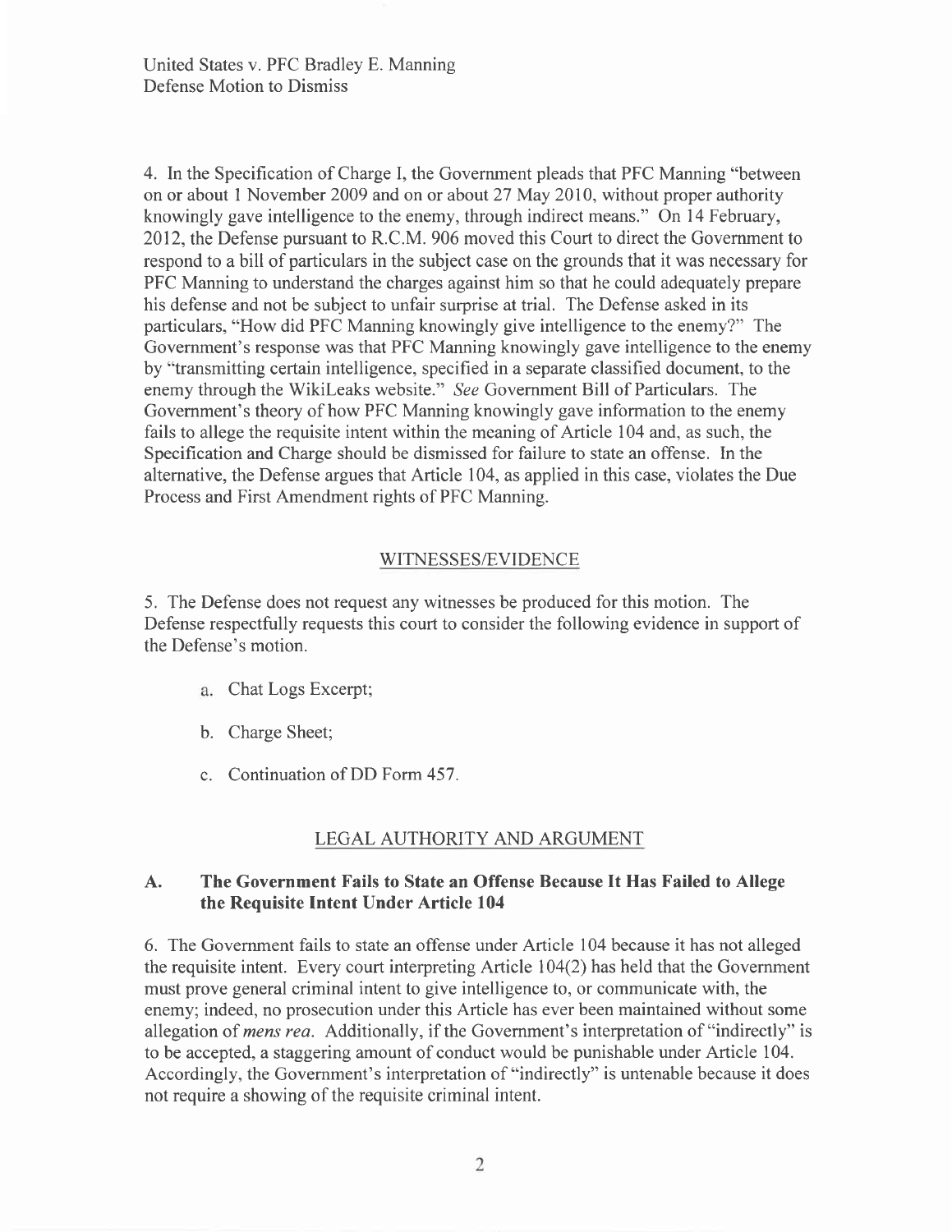7. Article 104 punishes "[a]ny person who  $- (1)$  aids, or attempts to aid, the enemy with arns, ammunition, supplies, money, or other things; or (2) without proper authority, knowingly harbors or protects or gives intelligence to, or communicates or corresponds with or holds any intercourse with the enemy, either directly or indirectly." 10 U.S.C.  $\delta$ 904. The Government's theory – that PFC Manning indirectly aided the enemy because he knowingly caused to be published on the internet United States intelligence with the knowledge that such intelligence would be accessible to the enemy - does not state an offense because it does not allege that PFC Manning acted with the requisite intent.<sup>1</sup>

8. Courts have uniformly held that the Government must allege and prove a general criminal intent to give intelligence to, or communicate with, the enemy under Article 104(2). See United States v. Anderson, 68 M.J. 378, 387 (C.A.A.F. 2010); United States v. Batchelor,22 C.M.R.144,157 (C.M.A. 1956) (expressing "no doubt" that Article 104, which "is so closely akin to treason" requires a "showing of criminal intent"); United States v. Olson,2O C.M.R. 461,464 (A.B.R. 1955). In fact, no prosecution under Article 104(2) has been maintained without an allegation that the accused intended to give intelligence to, or communicate with, the enemy in some way.

9. In Olson, for example, the accused was a prisoner of war convicted under Article 104 for aiding the enemy by making speeches and writing publications favorable to his captors and unfavorable to the United States. 20 C.M.R. at 462. In affirming the conviction, the United States Army Board of Review held that Article 104 "does require a general evil intent in order to protect the innocent who may commit some act in aiding the enemy inadvertently, accidentally, or negligently." Id. at 464. The court found the accused's conduct to evidence this requisite general "evil intent." Id

10. Similarly, the Court of Military Appeals in Batchelor held that a prosecution under Article 104 requires a showing of general intent to aid the enemy. 22 C.M.R. at I57 . The accused in *Batchelor* was also a prisoner of war who made several speeches and public broadcasts within his prison camp that criticized and condemned the United States. Id. at 150. The accused also directly gave information regarding fellow prisoners of war to his captors. Id. at 150-51. In affirming his conviction, the court highlighted the significance of the accused's direct participation with an enemy of the United States by approving of the law officer's instructions on the elements of Article 104:

He [the law judge] informed the court-martial members that a verdict of guilty could not be returned unless they were satisfied beyond a reasonable doubt that the accused, without proper authority, had

<sup>&</sup>lt;sup>1</sup> The Government has proceeded under the "gives intelligence to . . . the enemy, either directly or indirectly" clause of Article 104(2). 10 U.S.C. § 904(2). It has not proceeded specifically under the theory that PFC Manning improperly "communicat[ed]" with the enemy. However, if the Government's interpretation of the term "indirectly" is accepted, that interpretation will apply equally to the clause prohibiting communication, thereby sweeping in an enormous amount of constitutionally protected speech.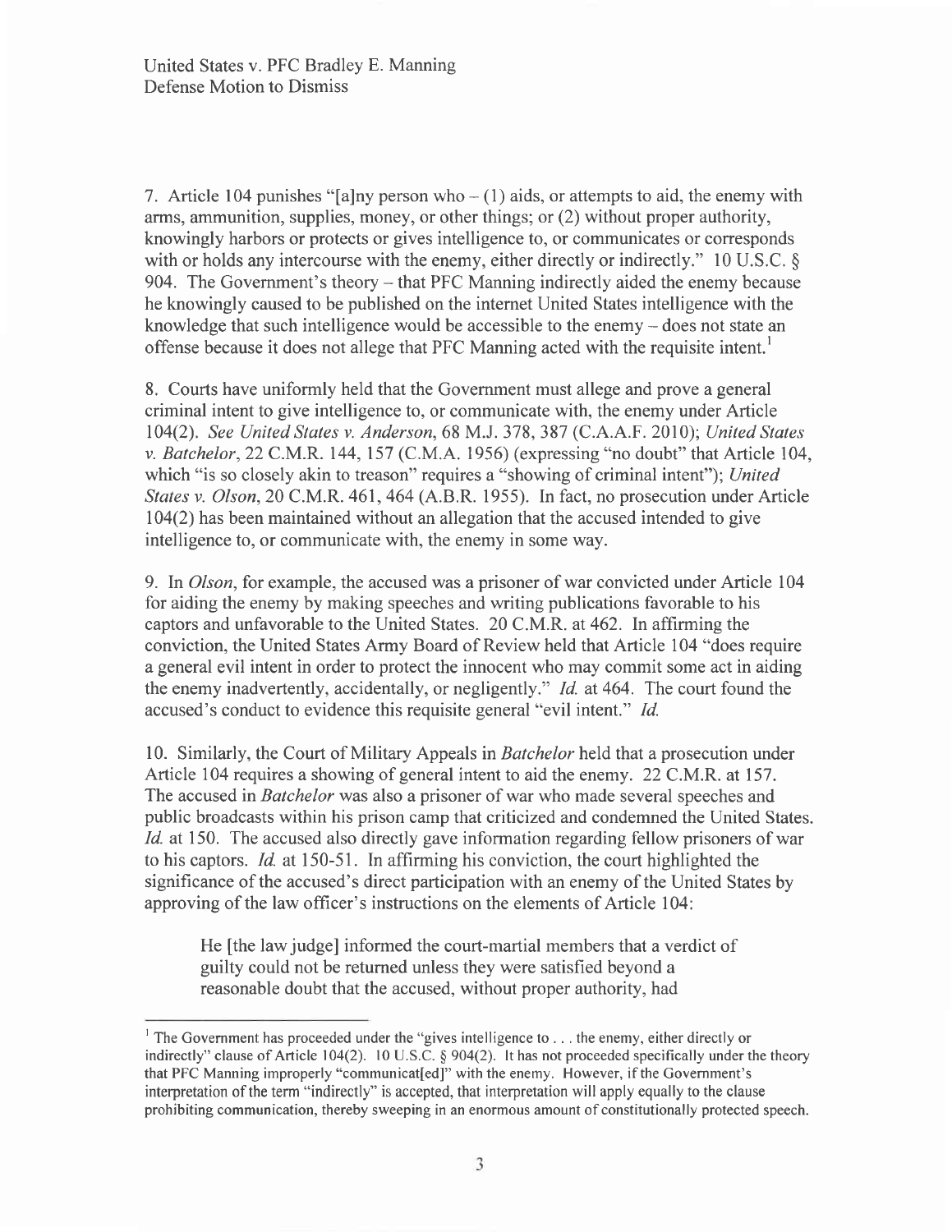knowingly participated with the Chinese Communists in planning a subversive organization, had knowingly conducted study groups, made speeches, drafted and circulated "peace" petitions, and expounded Communistic propaganda viewpoints, and that he knew at the time that the people he was collaborating with were enemies of the United States. The law officer then characterized these offenses as requiring a general criminal intent and instructed on honest belief as a defense.

Id. at 156 (emphases supplied). The court also approved the law officer's instructions on the term "knowingly:"

"Specifications 1 and 2 of Charge I allege'knowingly communicated, corresponded, and held intercourse with the enemy.' You are advised that by 'knowingly,' as used in Specification I and Specification2 of Charge I is meant that accused knew he was dealing with an enemy of the United States and that he had full knowledge of all the facts alleged in the specification after the word 'knowingly."'

Id. at 156-57 (emphasis supplied) (quoting law officer's instructions). The court emphasized that "[w]e have no doubt that [defense] counsel are on sound ground when they assert that [Article 104] requires a showing of criminal intent, and the Government concedes that premise to be true . . . . [S]urely an offense which is so closely akin to treason and may be punished by a death sentence cannot be viewed as a'public welfare' kind of dereliction." *Id.* at 157. The court concluded that "the law officer's instructions, requiring as they did the finding of general criminal intent and a finding as to words importing criminality, were correct." *Id.* at 158. Therefore, the accused's knowledge that he was dealing with the enemy was central to finding the general criminal intent to aid the enemy, an essential element of an Article 104 prosecution.

<sup>I</sup>l. Along the same lines, the Court of Appeals for the Armed Forces in Anderson demonstrated the necessity of a general criminal intent to aid the enemy in an Article 104 charge. The accused in *Anderson* was convicted of attempting to provide sensitive intelligence information to the enemy. 68 M.J. at 380. Specifically, the accused provided emails including "comprehensive information about the number of soldiers in his unit, their training programs, and the precise location to which his unit would be deploying" to a person he believed to be a "Muslim extremist," who in reality was a concerned American citizen attempting to thwart terrorist activities. Id. at 381. The accused also met with undercover FBI agents whom he believed to be Al Qaeda operatives and disclosed to them "computer diskettes containing classified information on the vulnerabilities of various military vehicles, the vulnerabilities of his unit as they travelled to Iraq, and other sensitive information." Id. The Anderson Court highlighted the need for a general criminal intent under Article 104 by contrasting Article 104 with the more general Article 134: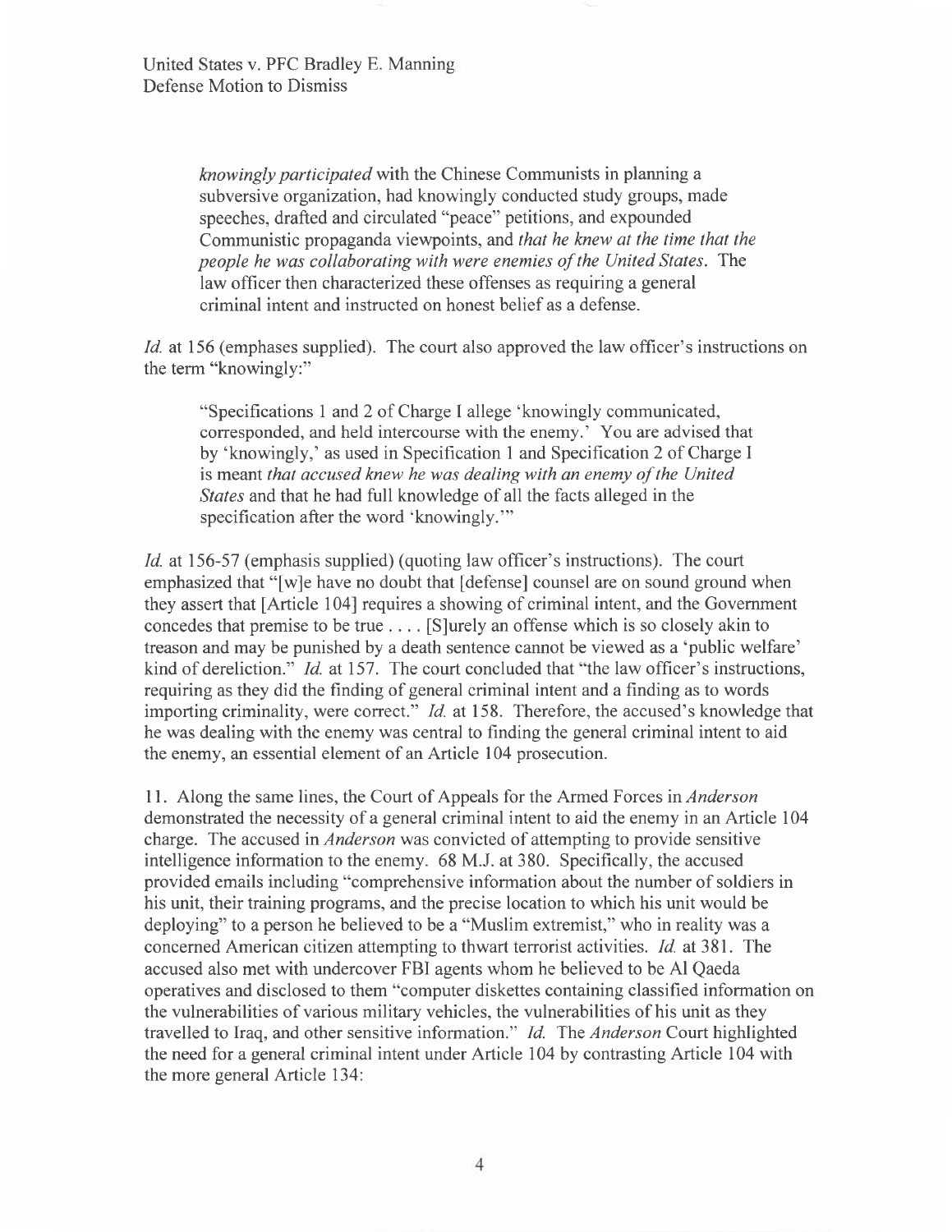[W]hile the two charges in this case have parallel facts, as charged they are nonetheless directed at distinct conduct. The Article 104, UCMJ, charge was directed at [Anderson's] attempt to aid the enemy directly. The Article 134, UCMJ, charge was directed towards the distribution of sensitive material to individuals not authorized to receive it-in this case Criminal Investigation Command agents posing as the enemy, but the reasoning could just as easily be applied to the distribution of information to individuals who are not necessarily the enemy, such as a newspaper reporter, or for that matter the private citizen who first encountered [Anderson] on the "Brave Muslim" website. Unlike Article 104, UCMJ, the general offense as charged prohibits the dissemination of the information regardless of the intent behind that dissemination. If this distinction was not permissible in light of Article 104, UCMJ, Congress was free to clearly state that Article 104, UCMJ, supersedes Article 134, UCMJ. in this context.

Id. at 387 (emphasis supplied). Thus, *Anderson* makes clear that Article 104(2) requires the Government to allege that the accused intended to directly or indirectly provide intelligence to, or communicate with, the enemy; mere dissemination of information to persons unauthorized to receive it is insufficient without the necessary criminal intent. See id.; Olson, 20 C.M.R. at 464.

12. Finally, the general criminal intent to aid the enemy was readily apparent in several other Article 104 cases where the court did not specifically address the issue of requisite intent under Article 104. In United States v. Sombolay, for example, the accused sold U.S. intelligence information to an undercover U.S. intelligence agent posing as a representative of the Jordanian government. 37 M.J. 647, 648 (A.C.M.R. 1993). The accused had also previously sold intelligence information to representatives of Iraq. Id. Similarly, in United States v. Garwood, the accused, a prisoner of war in a Vietnamese prison camp, informed against his fellow prisoners and helped the captors lead political indoctrination discussions among the prisoners. l6 M.J. 863, 867 (N-M.C.M.R. 1983),  $aff'd$ , 20 M.J. 148 (C.M.A. 1985). Likewise, the accused in United States v. Johnson admitted to attempting to contact the Viet Cong on two separate instances of unauthorized absence. 43 C.M.R. 160, l6l (C.M.A. l97l). Along the same lines, in United States v. Dickenson, the accused, a prisoner of war in a Chinese prison camp in Korea, wrote petitions and made speeches favorable to the Chinese Communists and unfavorable to the United States and also informed against fellow prisoners. 20 C.M.R. 154,177 (C.M.A. 1955). In each of these cases, the requisite general criminal intent to provide intelligence to, or communicate with, the enemy was evident from each accused's conduct.

13. It is clear that in order to state an offense under Article 104(2), the Government must allege that PFC Manning intended to "give[] intelligence to . . . the enemy" and that PFC Manning did so through indirect means. The intent required is the intent to give the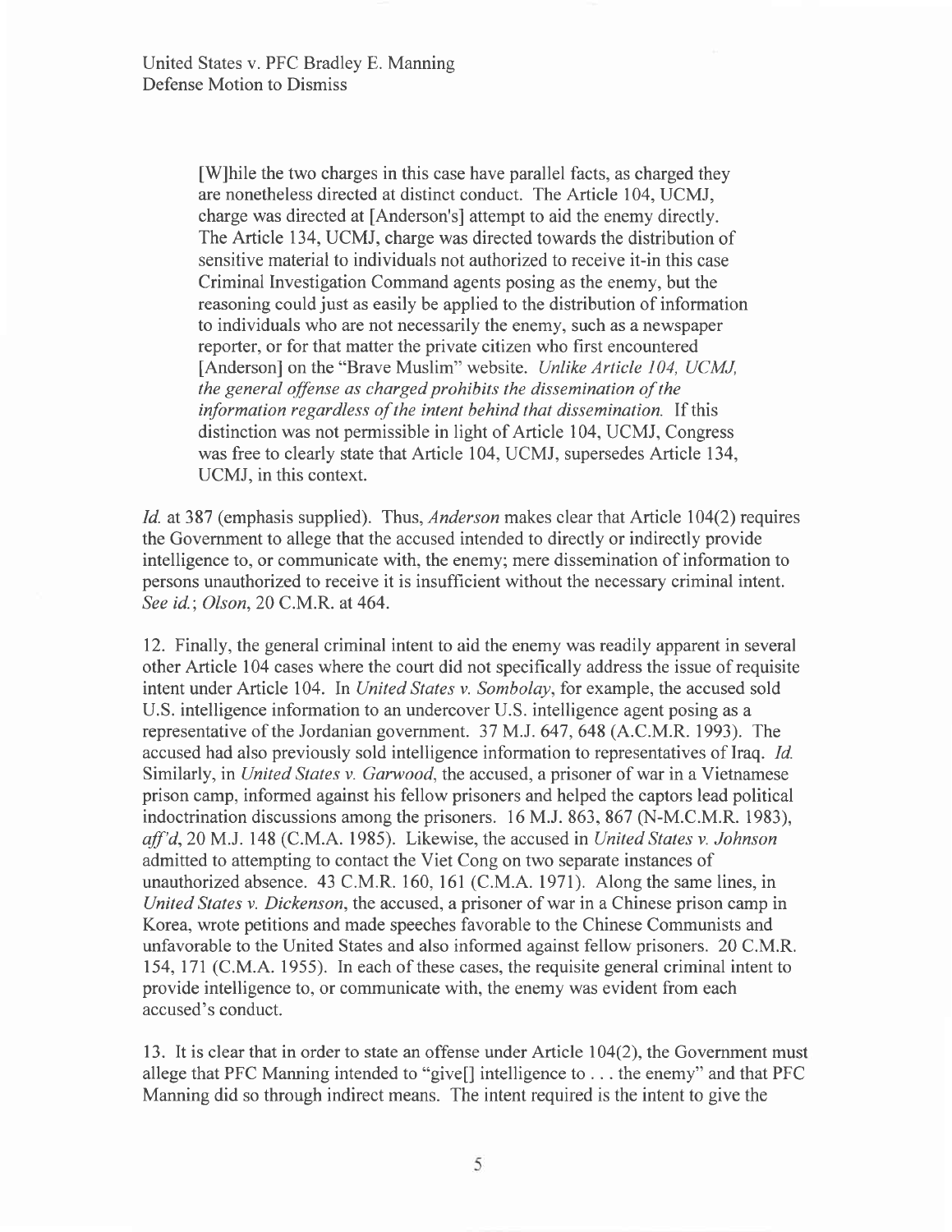intelligence to the enemy. For instance, if PFC Manning had printed intelligence information and contacted FedEx to deliver the information to the enemy, he would presumably be guilty of "giv[ing] intelligence . . . to the enemy" indirectly. The term "indirectly" punishes conduct where an accused employs a third party intermediary for *the purpose of* "giv[ing] intelligence to  $\ldots$  the enemy." The term "indirectly" is not intended to capture the scenario where an accused's disclosure to a third party has the eventual result of intelligence information being accessible to the enemy.

14. Intending to "give[] intelligence to . . . the enemy" and knowing that, if intelligence information is improperly disclosed, it may potentially be accessible to the enemy are two very different things. The former criminalizes an act with a guilty mind - the intent of the accused to "give[] intelligence to . . . the enemy." The latter, on the other hand, criminalizes the inadvertent, accidental, or negligent conduct that Article 104(2) is clearly not intended to reach. See Olson,20 C.M.R. at 464. To hold that negligent conduct in disclosing intelligence information, devoid of an intent to actually "give<sup>[]</sup> intelligence ... to the enemy," is actionable under Article 104 is to turn a crime that carries with it the possibility of the death penalty into a strict liability offense. Such an interpretation is not tenable.

15. The interpretation of Article 104(2) as requiring intent to give intelligence to the enemy is further supported by the Military Judges' Benchbook. In the Model Specification to 104(2) ("Giving Intelligence to the Enemy"), the Military Judges' Benchbook provides:

## b. MODEL SPECIFICATION:

In that (personal jurisdiction data) did, (at/on board location), on or about , without proper authority, knowingly give intelligence to the enemy (by informing a patrol of the enemy's forces of the whereabouts of a military patrol of the United States forces)  $($  ).

Dept. of the Army, Pamphlet 27-9, Legal Services, Military Judges' Benchbook, para. 3-28-4 (l Jan. 2010) [hereinafter Benchbook] (emphasis supplied). The term "knowingly" means that the accused had to intend to give the intelligence to the enemy, not that the accused knew that, by giving it to a third party, it might eventually end up in the hands of the enemy.

16. Although the Model Specification for "Giving Intelligence to the Enemy" does not contain any specific information about doing so through indirect means, the Model Specification for "Communicating with the Enemy"<sup>2</sup> does:

<sup>&</sup>lt;sup>2</sup> Giving intelligence to the enemy is a particularized form of communicating with the enemy; thus, the Model Specifications for communicating with the enemy are also broadly applicable to giving intelligence to the enemy.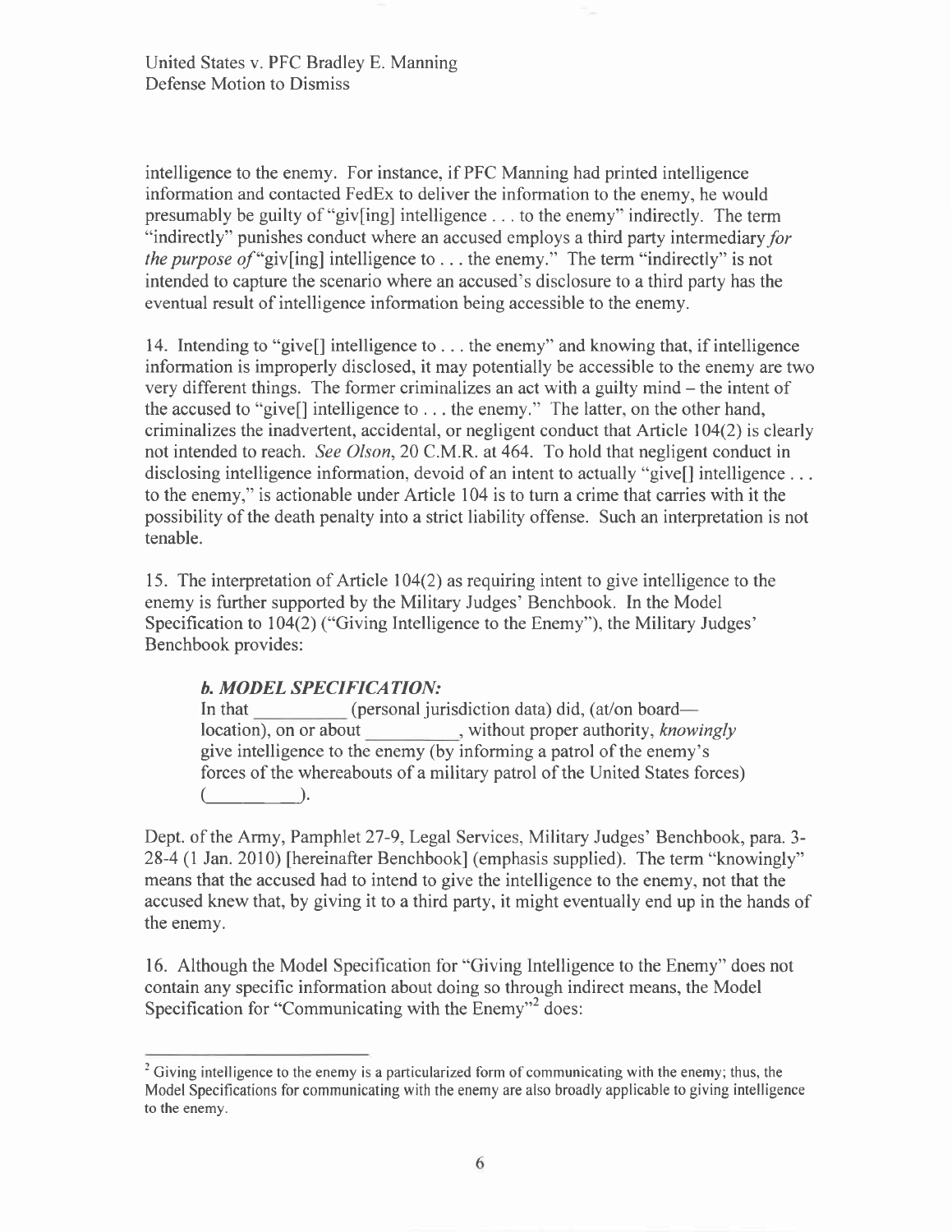# b. MODEL SPECIFICATION:

a newspaper published at , a communication in words and figures as follows, to wit: which communication was In that (personal jurisdiction data) did, (at/on board location), on or about , without proper authority, knowingly (communicate with) (correspond with) (hold intercourse with) the enemy (by writing and transmitting secretly through lines to one whom he/she, the accused, knew to be (an officer of the enemy's armed forces) (\_\_\_\_\_\_\_-) a communication in words and figures substantially as follows, to wit:  $(\_\_\_\_\_)$  (indirectly by publishing in intended to reach the enemy) (  $\qquad \qquad$  ).

Id. para. 3-28-5. The Model Specification contemplates specifically the scenario where "a newspaper" is the method by which the accused indirectly communicated with the enemy. Under the Model Specification, the communication via the newspaper intermediary must have been "intended to reach the enemy." Id. Where the accused did not intend to reach the enemy – even if the accused knew that the information or communication published by the newspaper could potentially be accessible to the enemy  $-$  an offense cannot be stated under Article 104(2).

17. The Govemment has not properly alleged that PFC Manning indirectly gave intelligence to the enemy under Article 104(2). The Government has not alleged that PFC Manning intended to give intelligence to, or communicate with, the enemy in making the alleged disclosure to Wikileaks. Rather, the Government has merely alleged that PFC Manning had knowledge that the information,  $if$  ultimately published, *might* be accessible to the enemy and that such information might help the enemy. Such a feeble mens rea allegation is patently insufficient to establish the requisite intent under Article 104.

18. Not only has the Government failed to adduce any evidence that PFC Manning intended to give intelligence to the enemy through indirect means, but there is evidence suggesting the opposite  $-$  that PFC did not intend to give intelligence to the enemy. In the purported chat logs between PFC Manning and government informant

I allegedly asked PFC Manning why he did not sell the information to a foreign government and "get rich off it[.]" In response, PFC Manning expressly disclaimed any intent to help any enemy of the United States:



See Attachment A (Chat Logs between PFC Bradley Manning and **Chattachment** (last visited on 22 March 2012), *available at http://www.wired.com/threatlevel/2011/07/*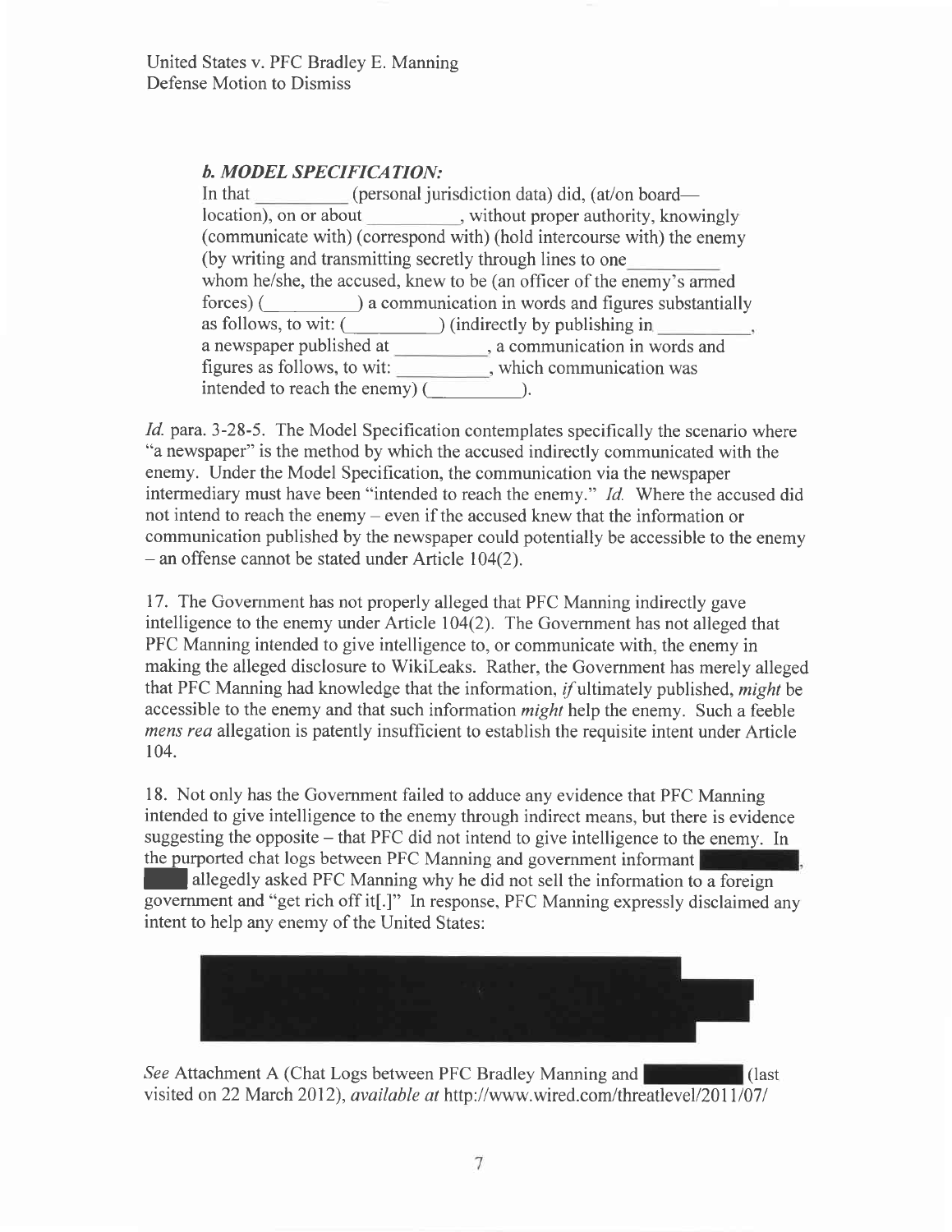$\sqrt{\frac{1}{2}}$  (emphasis supplied)). Far from intending to aid any enemy of the United States, PFC Manning's actions and statements illustrate a conscious rejection of any such ill motive. Indeed, PFC Manning refused to sell the information to another country, even though he could have financially benefitted by doing so, because he did *not* want an enemy of the United States to "'take advantage of the information..." Id. The chat logs show that since PFC Manning did not intend to aid the enemy, he surely did not intend to give intelligence information to the enemy. In this respect, PFC Manning's alleged conduct and statements stand in stark contrast to the conduct of the accused in Anderson, who actively attempted to directly give sensitive information to Al Qaeda operatives in an effort to sabotage American operations abroad. See Anderson, 68 M.J. at 381.

19. Thus, because the Government has not alleged that PFC Manning acted with the requisite intent to give intelligence to, or communicate with, the enemy, the Government does not state a cognizable Article 104 offense against PFC Manning. Accordingly, this Specification and Charge should be dismissed.

# B. The Government's Interpretation of Article 104, as Applied in This Case, Renders Article 104 Unconstitutionally Vague Under the Fifth Amendment to the United States Constitution

20. Inthe altemative, the Defense submits that an expansive reading of "indirectly," as applied in this case, renders Article 104 unconstitutionally vague in violation of the Due Process Clause of the Fifth Amendment. If Article 104 is interpreted to reach PFC Manning's alleged conduct, it would be constitutionally defective because it would fail to provide sufficient notice of what conduct is prohibited and would fail to provide sufficient guidelines to govern law enforcement.

21. As a general rule, "the void-for-vagueness doctrine requires that a penal statute define the criminal offense with sufficient definiteness that ordinary people can understand what conduct is prohibited and in a manner that does not encourage arbitrary and discriminatory enforcement." Kolender v. Lawson,46l U.S. 352,357 (1983). The proper inquiry in a vagueness challenge to an Article of the UCMJ is whether the challenged Article provides sufficient warning for particular accuseds to reasonably understand that their specific conduct was included within the challenged Article's prohibition. See Parker v. Levy,417 U.S. 733,756-57 (1974); United States v. Nat'l Diary Prods. Corp.,372U.5.29,32-33 (1963); United States v. Brown,45 M.J. 389,394 (C.A.A.F. 1996); United States v. Johanns,20 M.J. 155, 158, l6l (C.M.A. 1985); United States v. Hecker,42M.J. 640,642-43 (A.F. Ct. Crim. App. 1995) (adding that "[a] penal regulation must be definite and certain, strictly construed, and any doubt with respect to it must be resolved in favor of the accused.") (alterations and quotations omitted). The Supreme Court has pointed out that while both actual notice to the citizenry and arbitrary enforcement are prime concerns of the doctrine, the more important requirement is "'the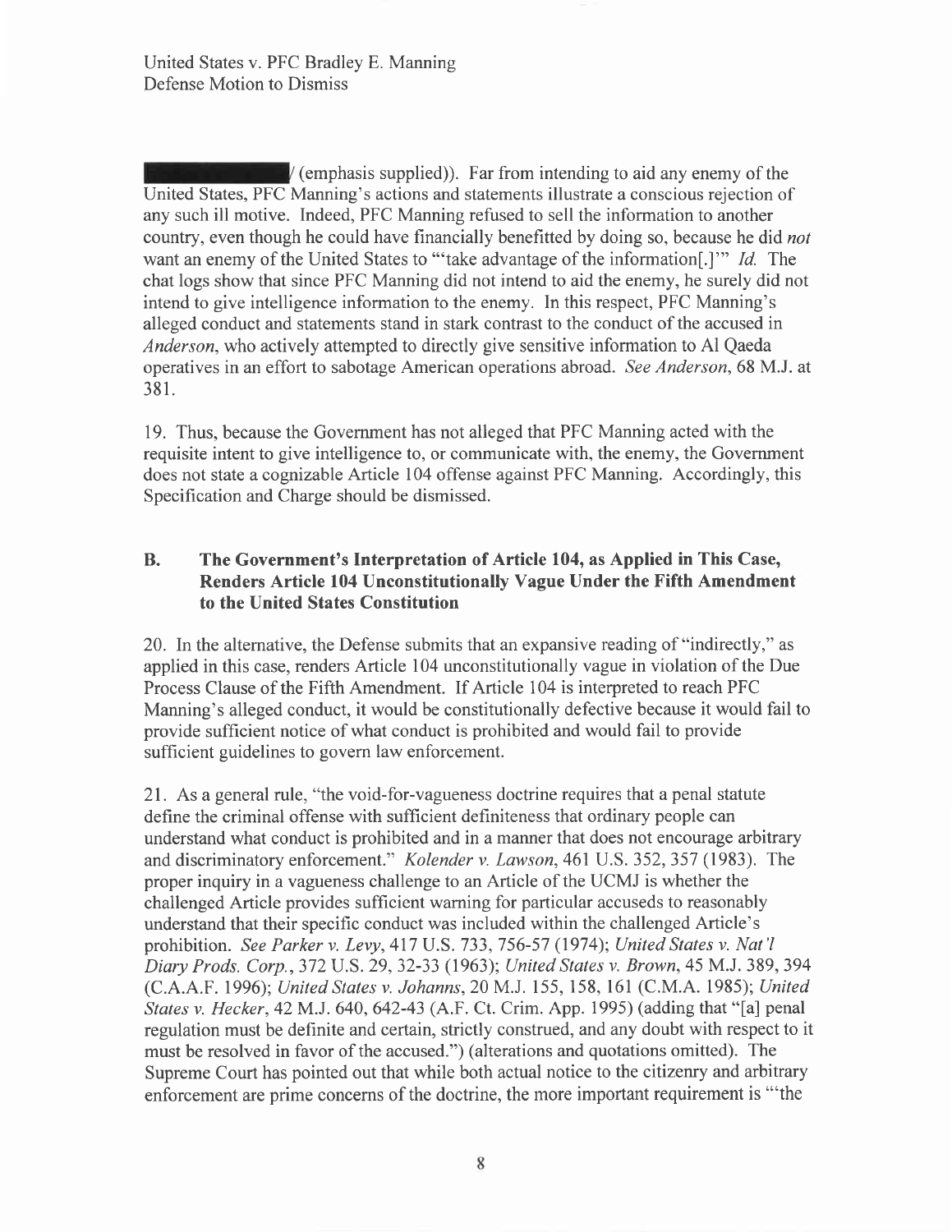requirement that a legislature establish minimal guidelines to govern law enforcement."' Kolender, 461 U.S. at 357-58 (quoting Smith v. Goguen, 415 U.S. 566, 574 (1974)).

22. The phrase "indirectly" in Article 104, as interpreted by the Government, is unconstitutionally vague under the Due Process Clause of the Fifth Amendment because it would not provide sufficient notice of the proscribed conduct and would fail to establish any guidelines to govern law enforcement.

23. If the Government's interpretation of Article 104 is accepted, Article 104 would be alarming in scope. Under the Government's interpretation, no criminal intent is required; disclosure of information with the mere knowledge that the information disclosed might be accessible to the enemy is punishable under Article 104. The amount of conduct that is made subject to potential capital punishment under such an interpretation is staggering. For example, a top military official discussing what could broadly be classified as intelligence information with a reporter would be potentially liable under Article 104, as the official would likely have known that the information could be accessed by the enemy once the reporter publishes it. Similarly, disclosure of information regarding insufficiency of soldiers' weapons, low morale among soldiers in a particular unit, or the prevalence of Post Traumatic Stress Disorder or suicide among servicemembers would all be subject to Article 104's prohibition of "indirectly" providing intelligence information to, or communicating with, the enemy under the Government's approach. In each instance, the servicemember responsible for the disclosure would be subject to a capital offense notwithstanding the absence of any intent whatsoever to provide intelligence information to, or communicate with, the enemy.

24. PFC Manning could not have reasonably concluded that causing intelligence information to be published on the internet would constitute "indirectly" giving intelligence to, or communicating with, the enemy under Article 104. Similarly, a servicemember speaking with a reporter about high suicide rates in the Army or about the prevalence of Post Traumatic Stress Disorder among servicemembers would certainly not consider this conduct as aiding or communicating with the enemy in any way. To surprise such an individual with criminal liability under Article 104 clearly offends the Due Process Clause of the Fifth Amendment.

25. The potential for liability is endless. What if a soldier sends an email to a family member that contains intelligence information and that family member, in turn, publishes that information publicly (perhaps on a blog or in an editorial piece)? Has the soldier "aided the enemy" because he indirectly communicated intelligence information to the enemy? Does the inquiry turn on whether it was foreseeable that the family member would disclose the information? Does the inquiry tum on how visible the public disclosure is? Further, how many links in the chain of "indirectly" could render the soldier subject to the death penalty? What if the family member forwards the email to a friend who, in turn, publishes it? Is the soldier guilty of aiding the enemy? The point is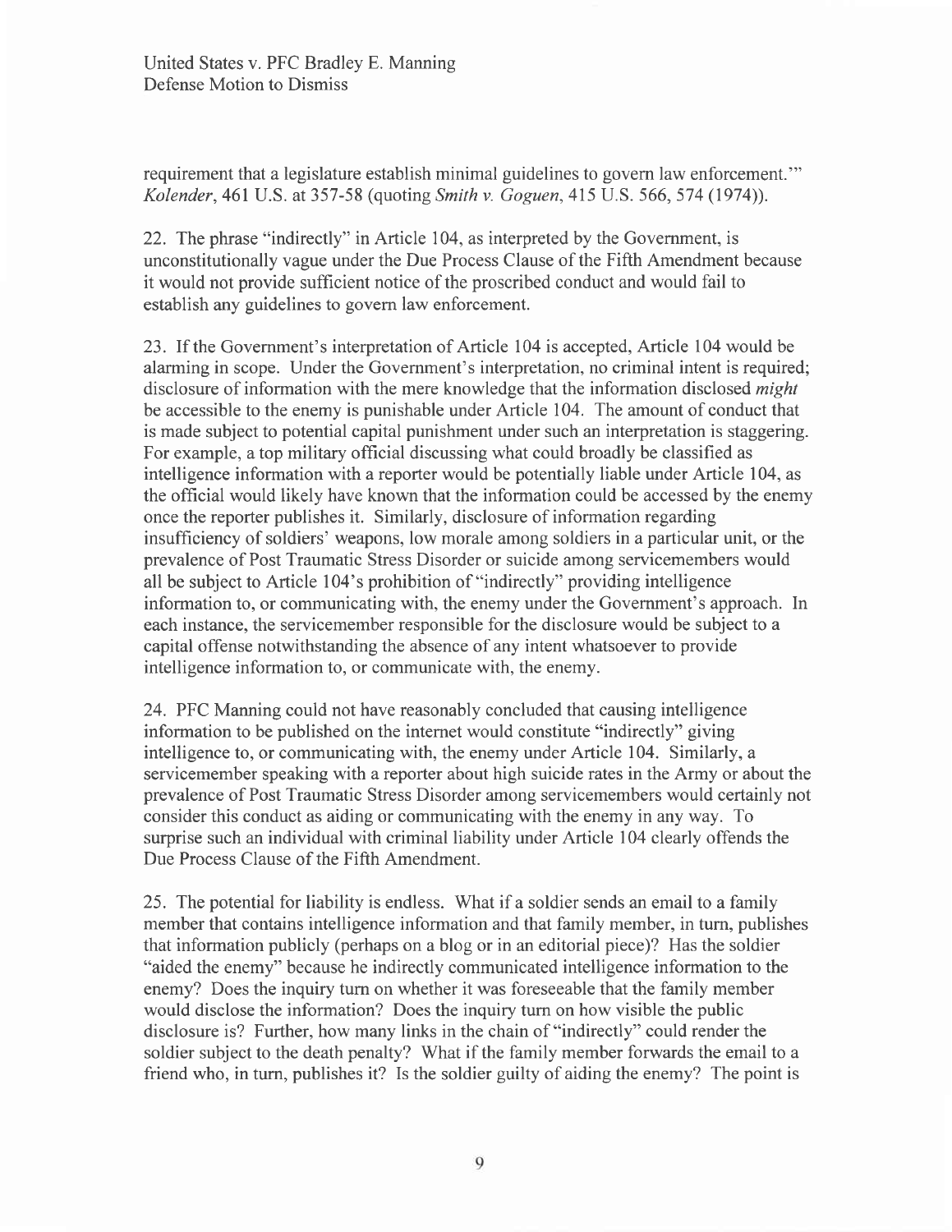that constitutional infirmities abound where "indirectly" is interpreted as the Government suggests.

26. Moreover, interpreting the phrase "indirectly" in such an expansive manner would provide virtually no guidelines to govem law enforcement. Under this definition of "indirectly," any time a person subject to the UCMJ places *any* information on the internet that *might* be accessed by an enemy of the United States, that person will be subject to criminal liability, including the prospect of capital punishment. See 10 U.S.C. \$ 904 (providing for capital punishment, among other punishments). The danger of arbitrary and discriminatory enforcement under such an extension of Article 104 is readily apparent: as a staggering amount of conduct would be punishable under Article 104, law enforcement personnel will, in light of scarce resources, need to be very selective in determining which individuals to prosecute. Such a scenario opens the door for widespread arbitrary and discriminatory enforcement.

27. Therefore, as the Government's interpretation of the term "indirectly" would fail to give sufficient guidelines to law enforcement and would also fail to give reasonable notice of what conduct Article 104 proscribes, this Court should determine that such an interpretation renders Article 104 unconstitutionally vague under the Due Process Clause of the Fifth Amendment.

### The Government's Interpretation of Article 104 Renders Article 104 Substantially Overbroad in Violation of the First Amendment to the United States Constitution C.

28. In the alternative, the Defense submits that the Government's expansive interpretation of Article 104 renders it substantially overbroad in violation of the First Amendment. As interpreted by the Government, Article 104 would prohibit a substantial amount of constitutionally protected speech. Furthermore, this substantial overbreadth cannot be cured by assurances of prosecutorial restraint.

29. A law may be struck down on overbreadth grounds where "'a substantial number of its applications are unconstitutional, judged in relation to the statute's plainly legitimate sweep."" United States v. Stevens, \_\_\_ U.S. \_\_\_, 130 S.Ct. 1577, 1587 (2010) (quoting Washington State Grange v. Washington State Republican Party, 522 U.S. 442, 449 n.6 (2008)); see City of Houston v. Hill, 482 U.S. 451, 466-67 (1987).<sup>3</sup>

 $3$  As is the case with vagueness challenges, military context matters in an overbreadth inquiry. See Parker, 417 U.S. at 758. In Parker, the Supreme Court rejected an overbreadth challenge to Articles 133 and 134 of the UCMJ because, "[w]hile there may lurk at the fringes of the articles . . . some possibility that conduct which would be ultimately held to be protected by the First Amendment could be included within their prohibition," the Court determined that "[t]here is a wide range of the conduct of military personnel to which Arts. 133 and 134 may be applied without infringement of the First Amendment." *Id.* at 760-61. No such determination could be made with respect to the Government's interpretation of Article 104 however,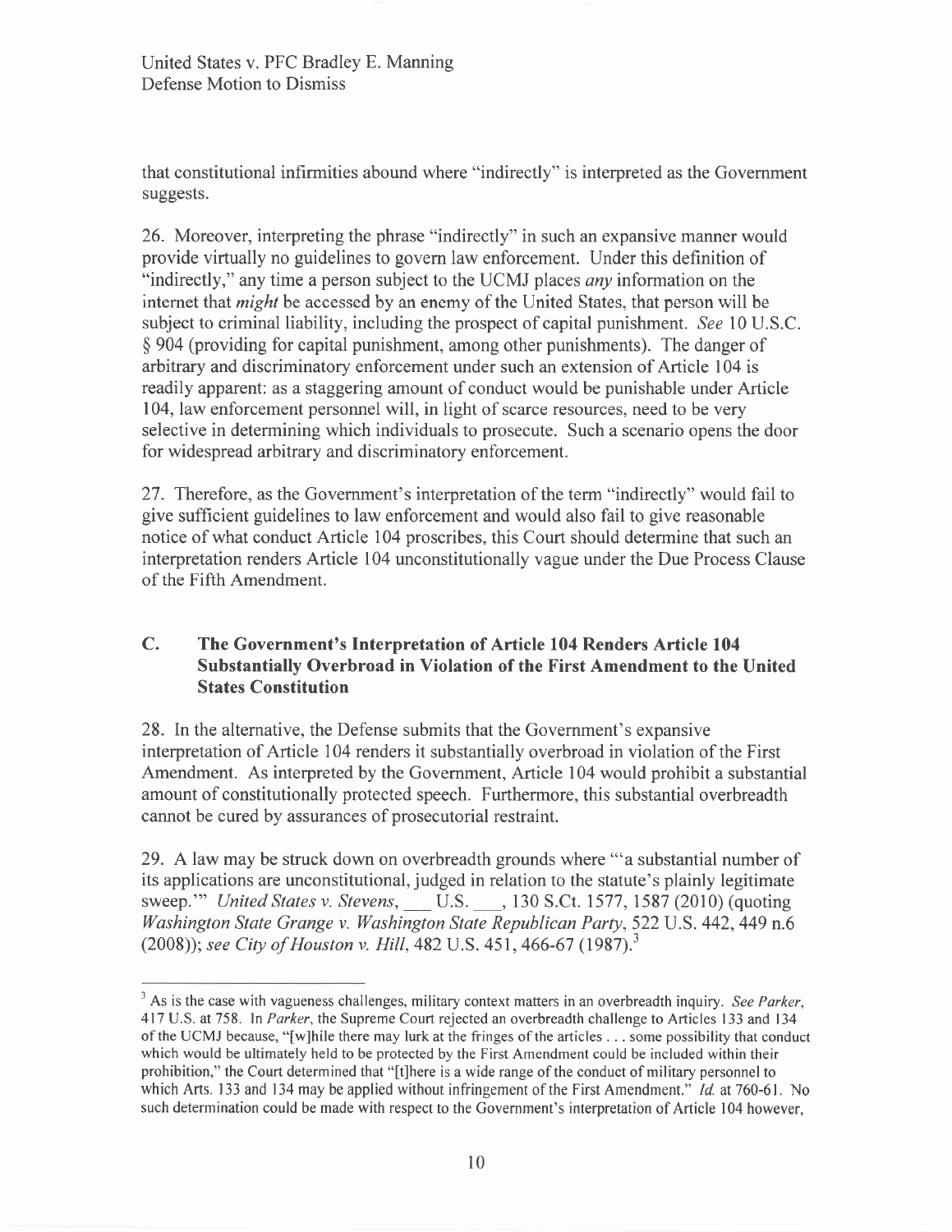30. Under the Government's interpretation, Article 104 establishes "a criminal prohibition of alarming breadth." Stevens, 130 S.Ct. at 1588. Article 104 is substantially overbroad because, if the term "indirectly" is given the interpretation that the Government puts forth, a substantial amount of constitutionally protected speech would fall victim to Article 104's sweeping prohibition. Article 104 categorically prohibits any unauthorized communication with an enemy, regardless of whether the communication contains any intelligence information. As a result, if liability exists for issuing a communication that is not aimed at an enemy but may be indirectly accessed by the enemy, anyone subject to the UCMJ would be unable to make any public statement on any subject without fear of exposure to a capital prosecution. A person subject to the UCMJ could not speak with a newspaper reporter, for example, because the knowledge that the enemy has access to newspapers and might eventually read the reporter's article could transform any communication with the press into a prohibited correspondence with the enemy and a potentially capital crime.

31. Likewise, Article 104, as interpreted by the Government, could conceivably reach any information placed on the internet that might be accessed by the enemy, irrespective of the reason that the information was placed on the public domain in the first place and regardless of whether the information would aid the enemy in any way. So long as the person knows that the information can be potentially accessed by the enemy, the provisions of Article 104 would apply. Such a broad interpretation of Article 104 impermissibly proscribes a substantial amount of constitutionally protected speech. So interpreted, Article 104 would sweep much more broadly and carry much heavier consequences than any previous restriction on soldier speech upheld by the Court. As the impermissible applications of Article 104, as construed by the Government, "far outnumber any permissible ones[,]" it is substantially overbroad in violation of the First Amendment.<sup>4</sup> Stevens, 130 S.Ct. at 1592.

32. Moreover, assurances of prosecutorial restraint are insufftcient to cure unconstitutional overbreadth. As the Court explained in Stevens, "[t]he Government's assurance that it will apply [the statute] far more restrictively than its language provides is pertinent only as an implicit acknowledgement of the potential constitutional problems with a more natural reading." 130 S.Ct. at 1591. Indeed, "[t]he opportunity for abuse,

as any public statement would subject the speaker to prosecution if the enemy could conceivably access it in some form. Thus, even if there is some conduct to which Article 104 may be constitutionally applied, there is an astonishingly wide range of speech protected by the First Amendment that would subject the speaker to prosecution under the Government's interpretation of Article 104.

Even if the Government's expansive interpretation of Article 104 could somehow be limited so as to reach only information that could potentially aid the enemy without also reaching indirect communications with the enemy (a limitation that finds absolutely no support in the text of Article 104 or in the case law interpreting it), it would still render Article 104 substantially overbroad. Public statements regarding low morale among a particular unit or high rates of PTSD among servicemembers, for example, which might later be accessed by the enemy in some form can be construed as potentially aiding the enemy. Thus, under the Government's interpretation, Article 104's fatal overbreadth cannot be avoided.